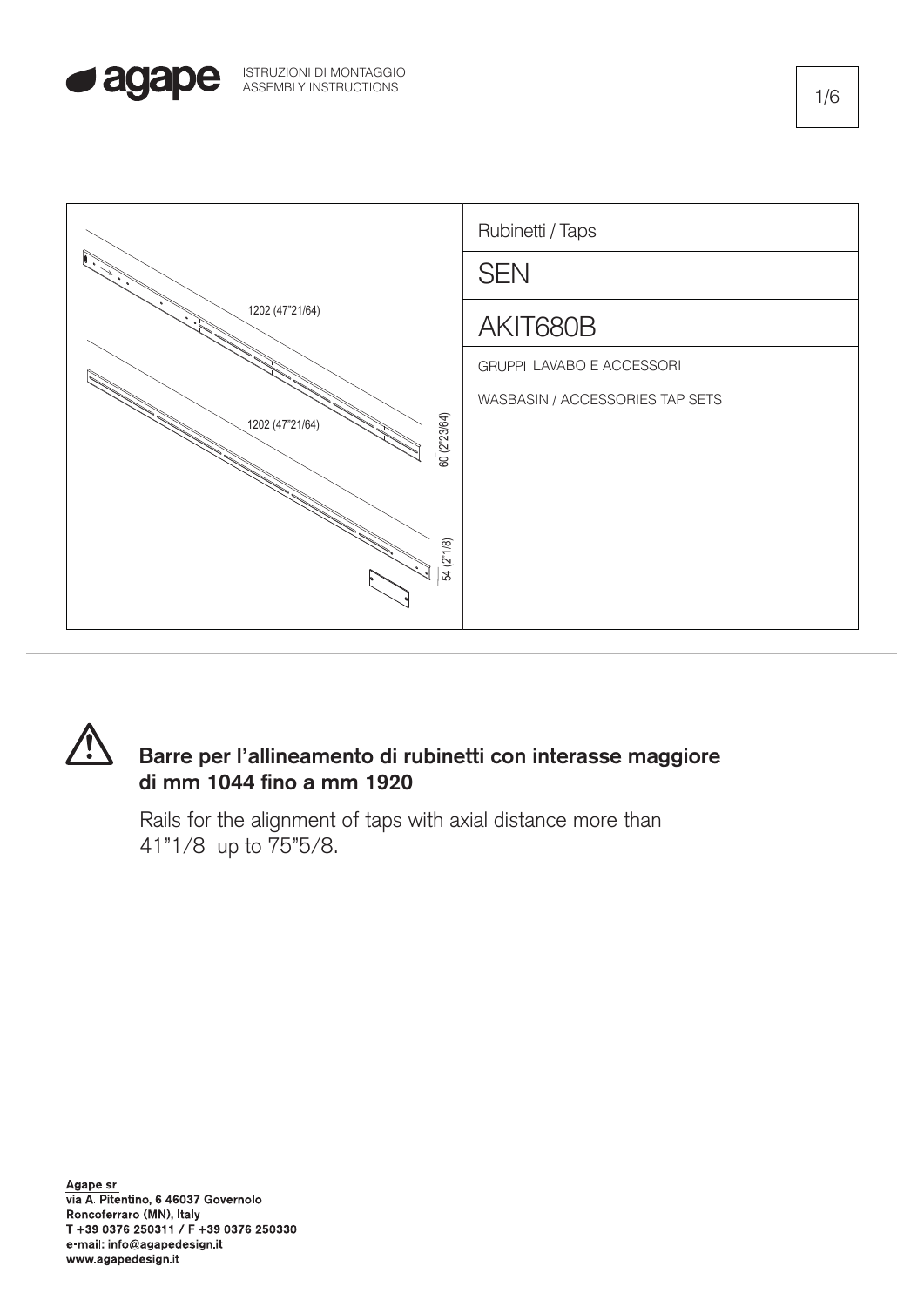

ISTRUZIONI DI MONTAGGIO ASSEMBLY INSTRUCTIONS

| <b>ISEN - AKIT680B</b> |                 |  |
|------------------------|-----------------|--|
| COD.                   | VERS.           |  |
| 11233                  | 20180208/3 - SV |  |



Esempio di composizione / Example for composition

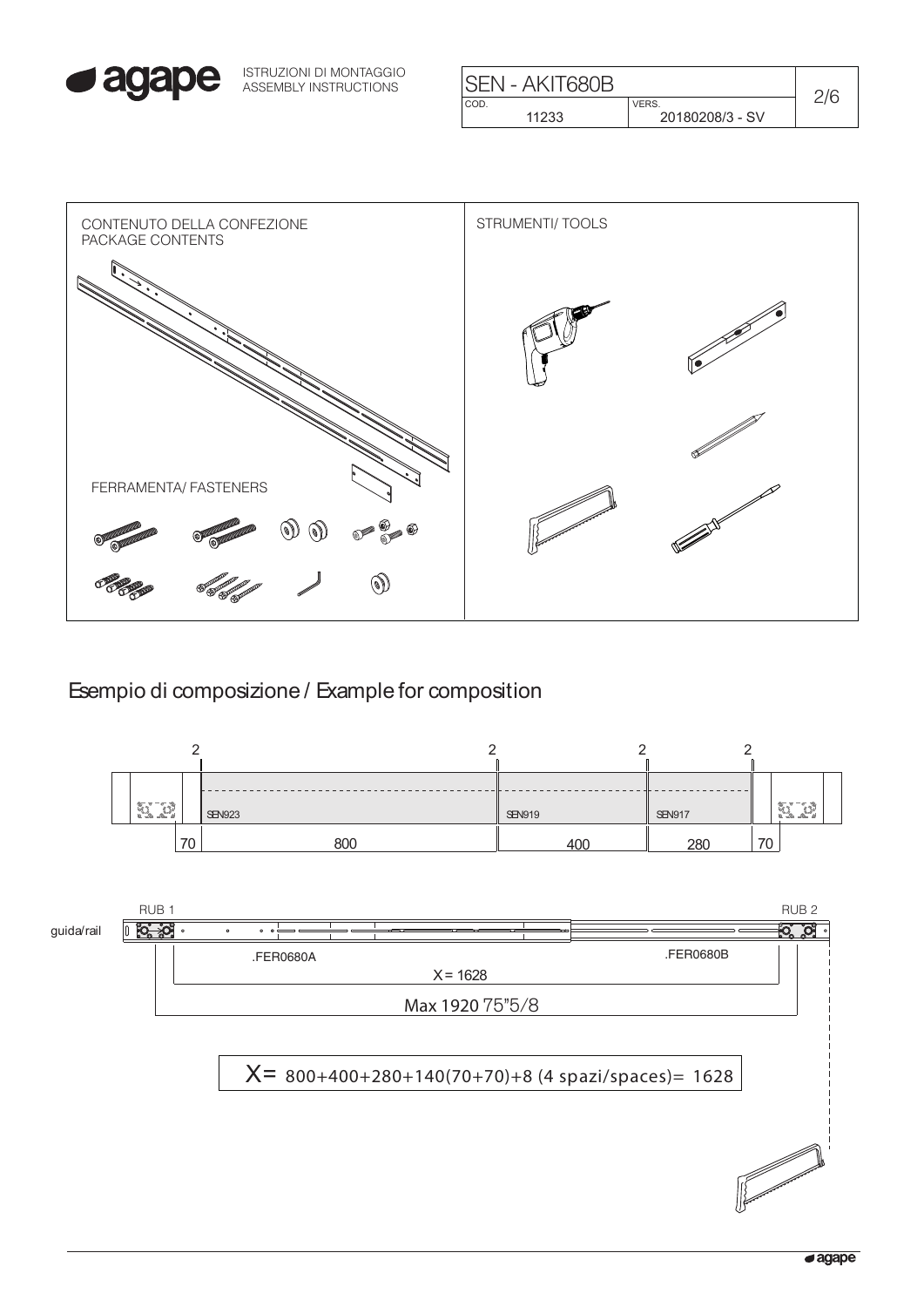

ASSEMBLY INSTRUCTIONS SEN - AKIT680B ISTRUZIONI DI MONTAGGIO

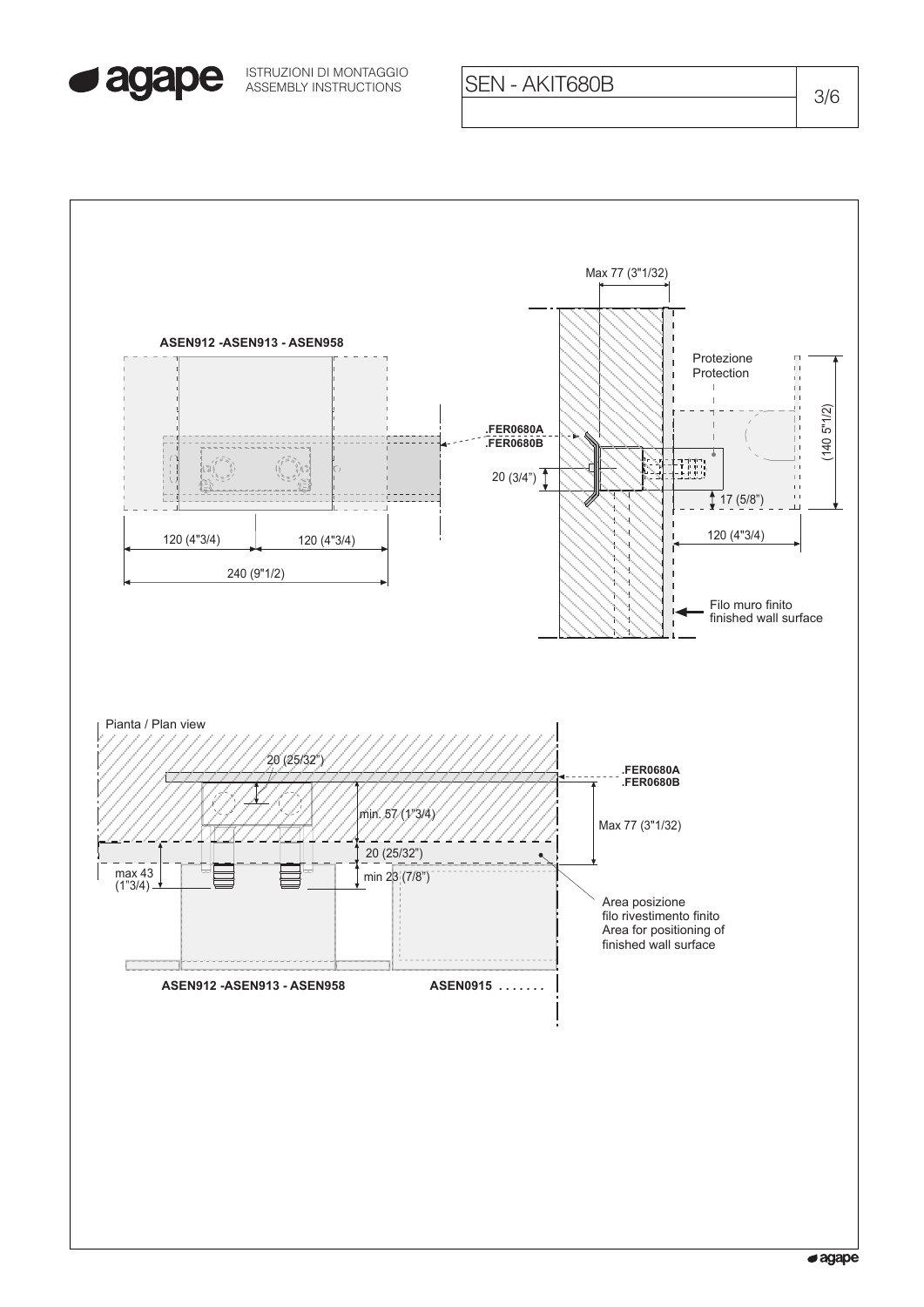

ISTRUZIONI DI MONTAGGIO<br>ASSEMBLY INSTRUCTIONS **ISEN - AKIT680B** 4/6



 $\sqrt{a}$ agape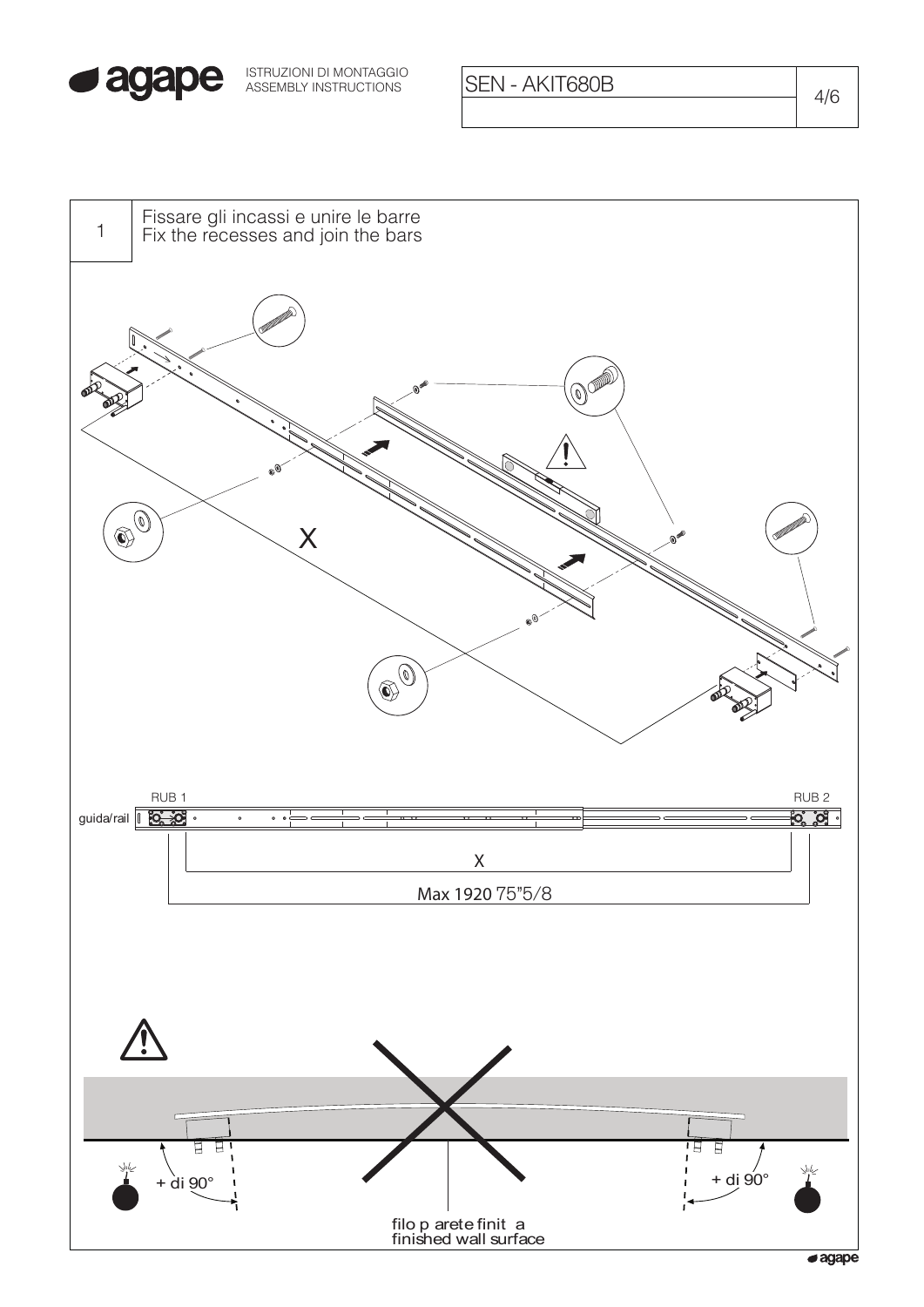

SEN - AKIT680B

 $5/6$